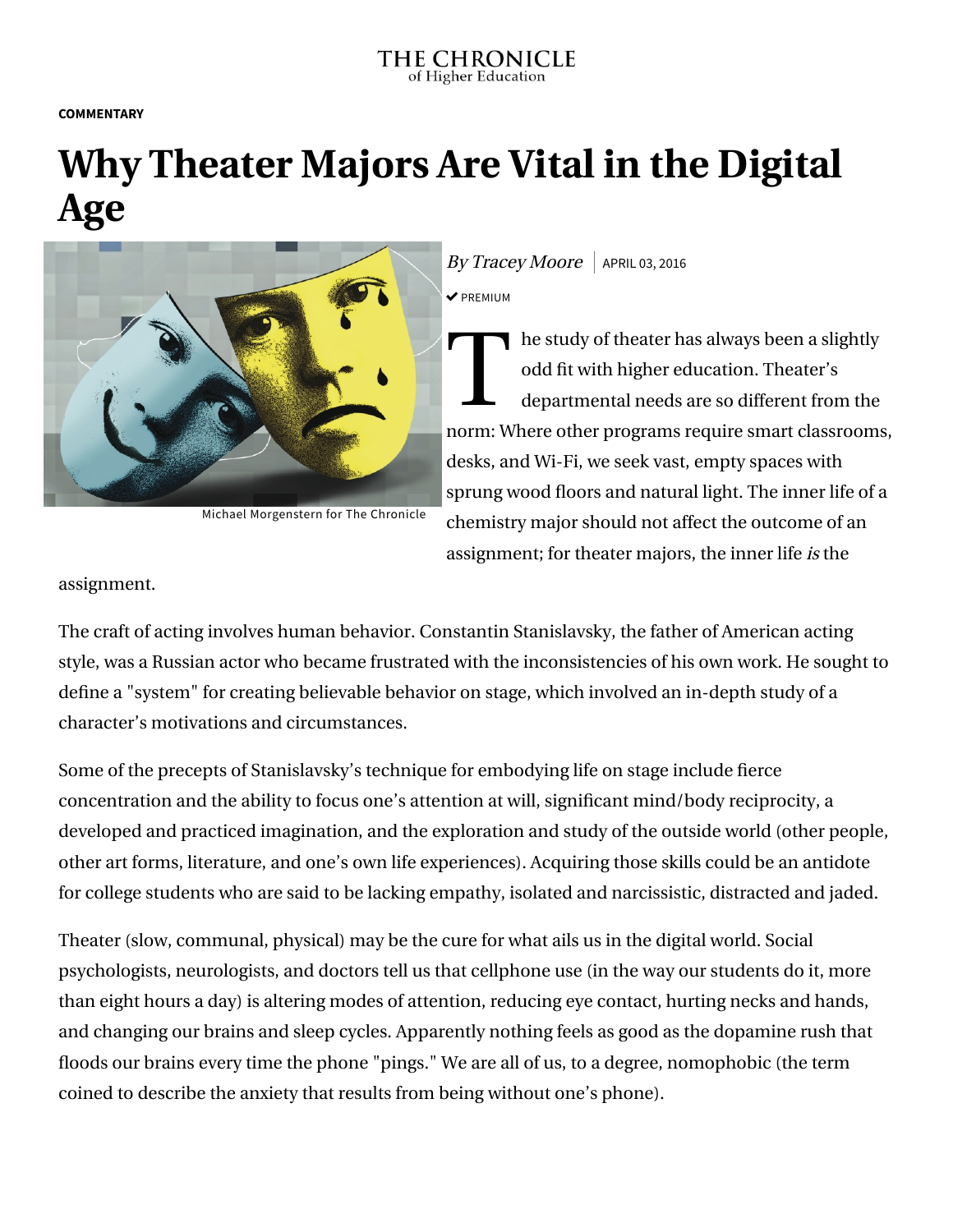A colleague tells a story about assigning a scene from a 1970s play in which one character waits on a park bench for some time. The actor was unable to conceive of any kind of "waiting" that did not involve having a cellphone to mitigate the boredom. She simply did not know what to do.

Our students (and this will very likely increase in the next couple of years, as the first cohort of 21stcentury children goes to college) are unfamiliar with the experience of being alone with their thoughts or of following their thoughts, unimpeded, wherever they might travel. Solving a STEM equation is important, but discoveries in the sciences will occur only when people know how to be alone with their thoughts. Who is teaching that?

In acting classes, students grapple with the effects of technology on their brains, bodies, and social selves. Cellphones must be turned off and put away. The goal is to disconnect with technology and to connect with one another and themselves. Students struggle to maintain eye contact; they work to develop a psycho/physical connection for what they think, feel and do; they concentrate for longer and longer periods of time. They read plays; they memorize text; they learn to follow their impulses to create movement, gesture, intimacy, community. If this scene were unfolding in a movie in which computers were threatening to destroy humanity, you'd be cheering for the theater majors to save us.

A colleague recently despaired because her students no longer understood the action "to flirt." Accustomed to soliciting one another via text, and more used to hookups than dates, this verb was no longer a touchstone for college students, and "flirting" did not elicit any specific physical or emotional behaviors (sustained eye contact, light touch, smiling, playfulness) from the actors. When asked to flirt, they went straight to simulated sex. There was no in-between. Bottom line: Even though technology has become what we do all day, it isn't human behavior.

From 2011 to 2014, the Johnson O'Connor Research Foundation worked with theater artists in Chicago through an online survey and a battery of aptitude tests to determine whether there are innate skills shared among theater workers. The aptitude called "foresight," which is the talent to envision many possible outcomes or possibilities, was present in all theater workers (playwrights, directors, designers, actors). When actors try out various line readings or interpretations of a scene, when they improvise or create backstory, they are using foresight.

But foresight would be impossible without empathy. The actor's ability to envision multiple outcomes or motivations in a play must be based on the character's circumstances, not the actor's. That requires a kind of stepping into another person's shoes that social scientists say is dwindling among college-age students.

When he played the role of Willy Loman in *Death of a Salesman*, Philip Seymour Hoffman explained that his preparation each night included sitting for at least a half-hour at the cramped kitchen table onstage, experiencing his shabby surroundings, sipping coffee, and allowing his imagination to wander